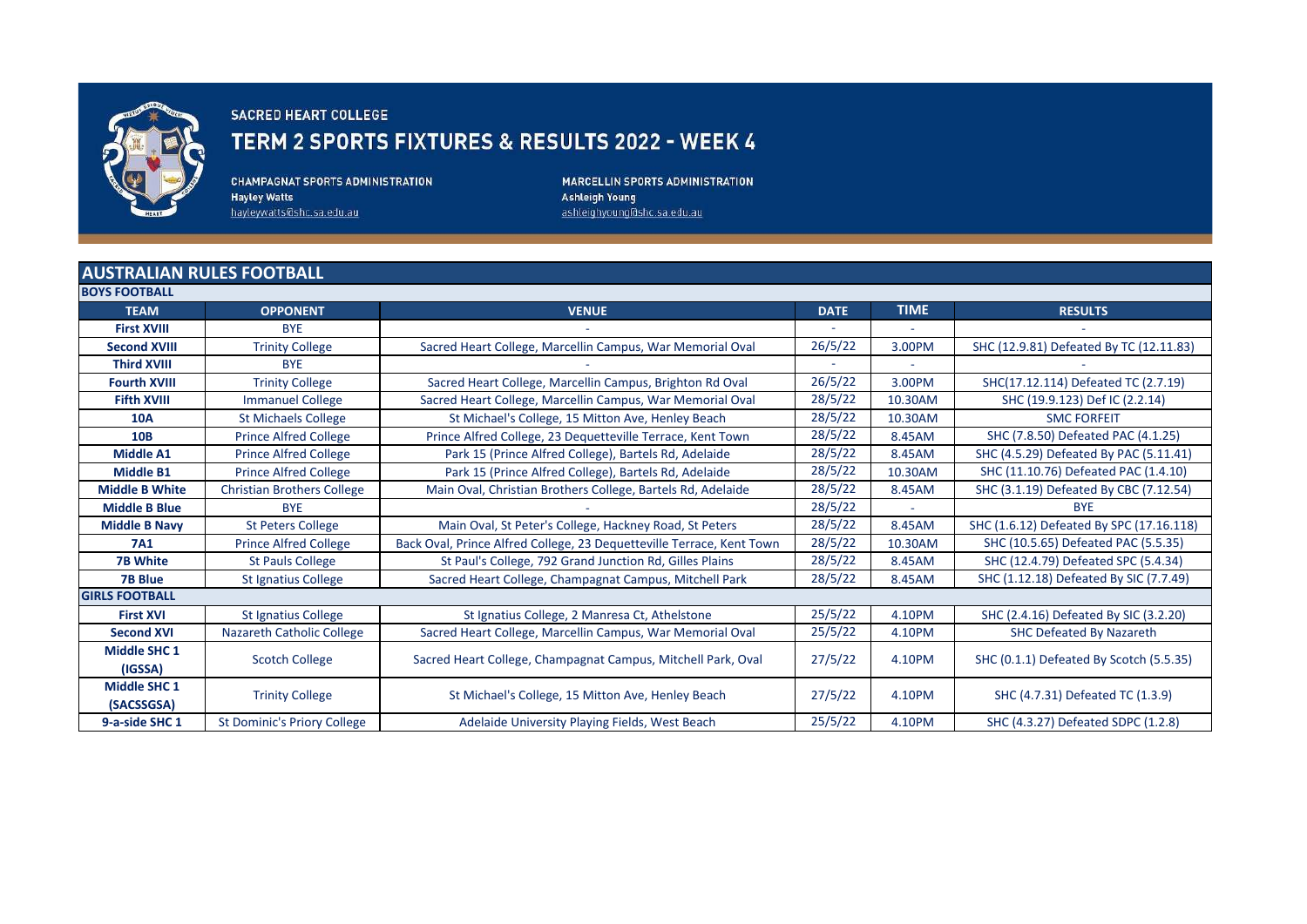| <b>BASKETBALL</b>          |                                  |                                                                        |             |             |                                 |  |
|----------------------------|----------------------------------|------------------------------------------------------------------------|-------------|-------------|---------------------------------|--|
| <b>TEAM</b>                | <b>OPPONENT</b>                  | <b>VENUE</b>                                                           | <b>DATE</b> | <b>TIME</b> | <b>RESULTS</b>                  |  |
| <b>BOYS BASKETBALL</b>     |                                  |                                                                        |             |             |                                 |  |
| Open A                     | <b>St Michaels College</b>       | Sacred Heart College, Marcellin Campus, Br McAteer Centre, Marist Hall | 28/5/22     | 10.30AM     | SHC (67) Defeated SMC (44)      |  |
| Open B                     | <b>St Michaels College</b>       | Sacred Heart College, Marcellin Campus, Br McAteer Centre, Marist Hall | 28/5/22     | 9.30AM      | SHC (70) Defeated SMC (28)      |  |
| Open C                     | <b>St Michaels College</b>       | Sacred Heart College, Marcellin Campus, Br McAteer Centre, Marist Hall | 28/5/22     | 8.30AM      | SHC (68) Defeated SMC (26)      |  |
| SHC <sub>4</sub>           | <b>Woodcroft College</b>         | Sacred Heart College, Marcellin Campus, Br McAteer Centre, Marist Hall | 28/5/22     | 11.30AM     | SHC (44) Defeated WC (43)       |  |
| SHC <sub>5</sub>           | <b>St Peters College</b>         | St Peter's College, 55 Hackney Rd, St Peters                           | 28/5/22     | 10.30AM     | <b>SPC FORFEIT</b>              |  |
| SHC <sub>6</sub>           | <b>Immanuel College</b>          | Immanuel College, 32 Morphett Rd, Novar Gardens                        | 28/5/22     | 11.30AM     | <b>SHC Defeated Immanuel</b>    |  |
| SHC <sub>7</sub>           | <b>Nazareth Catholic College</b> | Sacred Heart College, Marcellin Campus, Br McAteer Centre, Marist Hall | 28/5/22     | 10.30AM     | SHC (41) Defeated Nazareth (30) |  |
| SHC <sub>8</sub>           | <b>Immanuel College</b>          | Immanuel College, 32 Morphett Rd, Novar Gardens                        | 28/5/22     | 10.30AM     | <b>SHC Defeated Immanuel</b>    |  |
| <b>Middle A1</b>           | <b>St Michaels College</b>       | St Michael's College, 15 Mitton Ave, Henley Beach                      | 28/5/22     | 10.30AM     | SHC (45) Defeated SMC (41)      |  |
| <b>Middle B1</b>           | <b>St Michaels College</b>       | St Michael's College, 15 Mitton Ave, Henley Beach                      | 28/5/22     | 9.30AM      | SHC (57) Defeated SMC (43)      |  |
| <b>Middle C1</b>           | <b>St Michaels College</b>       | St Michael's College, 15 Mitton Ave, Henley Beach                      | 28/5/22     | 8.30AM      | SHC (51) Defeated SMC (26)      |  |
| <b>Middle South 2 Blue</b> | <b>Immanuel College B</b>        | Sacred Heart College, Champagnat Campus, Marist Hall                   | 28/5/22     | 8.30AM      | SHC (81) Defeated IC (9)        |  |
| <b>Middle South 2</b>      | Nazareth Catholic College        | Sacred Heart College, Champagnat Campus, Marist Hall                   | 28/5/22     | 9.30AM      | SHC (50) Defeated NCC (29)      |  |
| Middle South 2 Navy        | <b>Immanuel College A</b>        | Immanuel College, 32 Morphett Rd, Novar Gardens                        | 28/5/22     | 8.30AM      | SHC (59) Defeated IC (21)       |  |
| Year 7 Blue                | <b>BYE</b>                       |                                                                        | 27/5/22     | ٠           | <b>BYE</b>                      |  |
| <b>Year 7 White</b>        | Pembroke School                  | Adelaide Arena, 44A Crittenden Road, Findon - Court 1                  | 27/5/22     | 4.45PM      | SHC (36) Drew PS (36)           |  |
| <b>Year 7 Navy</b>         | Cabra Dominican College 3        | Adelaide Arena, 44A Crittenden Road, Findon - Court 3                  | 27/5/22     | 5.30PM      | SHC (32) Defeated CDC (12)      |  |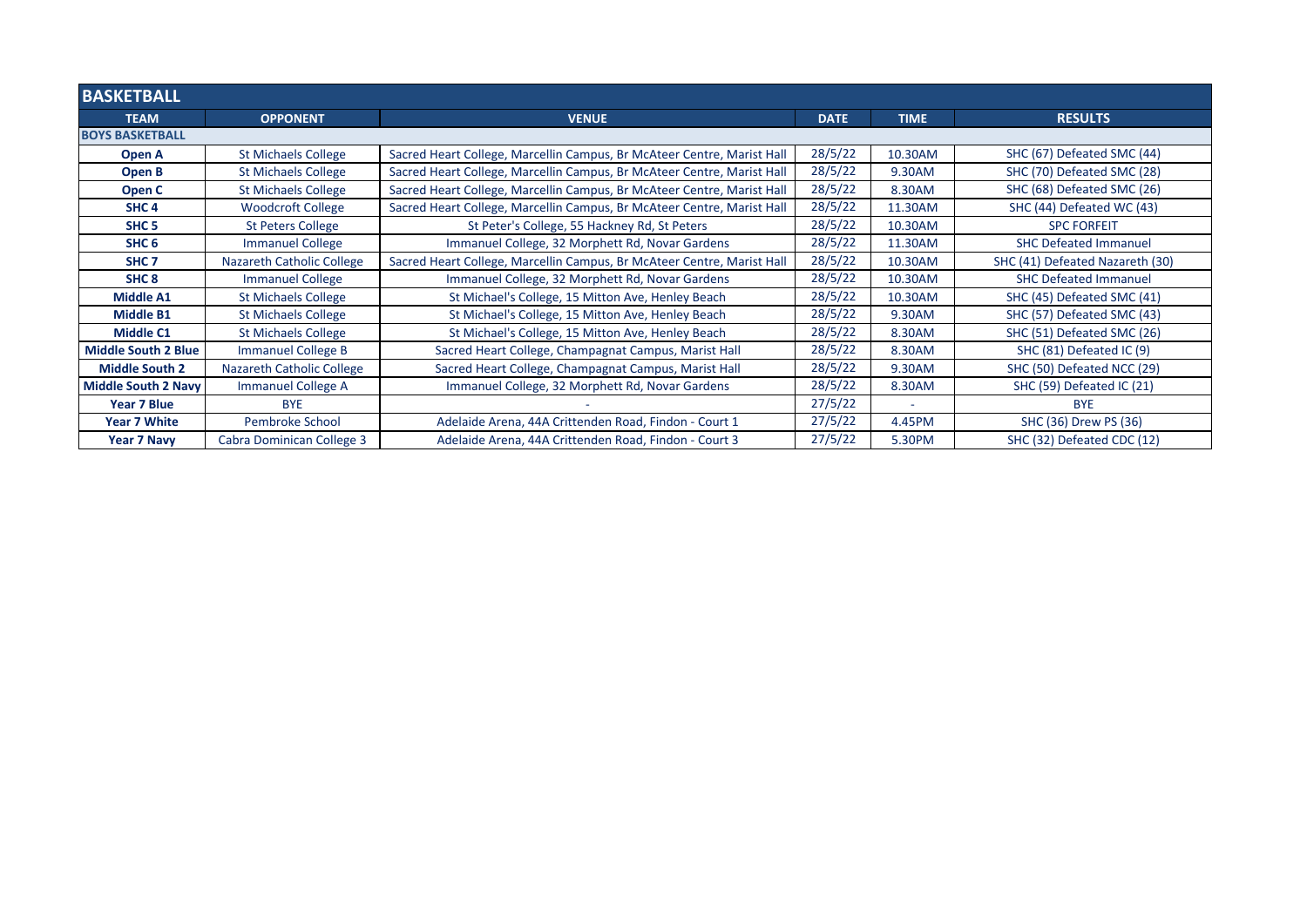| <b>NETBALL</b>        |                                    |                                                                          |            |             |                                    |  |
|-----------------------|------------------------------------|--------------------------------------------------------------------------|------------|-------------|------------------------------------|--|
| <b>GIRLS NETBALL</b>  |                                    |                                                                          |            |             |                                    |  |
| <b>TEAM</b>           | <b>OPPONENT</b>                    | <b>VENUE</b>                                                             | <b>DAY</b> | <b>TIME</b> | <b>RESULTS</b>                     |  |
| Open SHC 1            | <b>Nazareth Catholic College</b>   | St Michael's College, 15 Mitton Ave, Henley Beach                        | 28/5/22    | 9.00AM      | SHC (41) Defeated Nazareth (26)    |  |
| <b>Open SHC 2</b>     | <b>St Michaels College</b>         | St Michael's College, 15 Mitton Ave, Henley Beach                        | 28/5/22    | 8.00AM      | SHC (35) Defeated Nazareth (28)    |  |
| <b>Open SHC 3</b>     | SHC <sub>5</sub>                   | Sacred Heart College, Marcellin Campus, Br McAteer Centre, Marist Hall   | 28/5/22    | 8.00AM      | SHC 3 (31) Defeated SHC 5 (28)     |  |
| Open SHC 4            | <b>St Dominic's Priory College</b> | Loreto College, 316 Portrush Rd, Marryatville                            | 28/5/22    | 9.00AM      | SHC (40) Defeated SDPC (26)        |  |
| <b>Open SHC 5</b>     | SHC <sub>3</sub>                   | Sacred Heart College, Marcellin Campus, Br McAteer Centre, Marist Hall   | 28/5/22    | 8.00AM      | SHC 5 (28) Defeated By SHC 3 (31)  |  |
| Open SHC 6            | <b>BYE</b>                         |                                                                          | 28/5/22    |             |                                    |  |
| Open SHC <sub>7</sub> | <b>Nazareth Catholic College</b>   | Sacred Heart College, Marcellin Campus, Brighton Rd Oval, Netball Courts | 28/5/22    | 9.00AM      | SHC (37) Defeated Nazareth (20)    |  |
| <b>Open SHC 8</b>     | <b>St Michaels College</b>         | Sacred Heart College, Marcellin Campus, Brighton Rd Oval, Netball Courts | 28/5/22    | 9.00AM      | SHC (22) Deated SMC (14)           |  |
| Open SHC 9            | <b>St Michaels College</b>         | Sacred Heart College, Marcellin Campus, Brighton Rd Oval, Netball Courts | 28/5/22    | 10.00AM     | SHC (6) Defeated By SMC (26)       |  |
| Open SHC 10           | <b>BYE</b>                         |                                                                          | 28/5/22    |             |                                    |  |
| Open SHC 11           | <b>Nazareth Catholic College</b>   | Sacred Heart College, Marcellin Campus, Brighton Rd Oval, Netball Courts |            | 10.00AM     | SHC (26) Defeated Nazareth (11)    |  |
| Year 10 SHC 1         | SHC <sub>2</sub>                   | Sacred Heart College, Marcellin Campus, Br McAteer Centre, Marist Hall   | 26/5/22    | 3.30PM      | SHC 1 (33) Defeated SHC 2 (15)     |  |
| Year 10 SHC 2         | SHC <sub>1</sub>                   | Sacred Heart College, Marcellin Campus, Br McAteer Centre, Marist Hall   | 26/5/22    | 3.30PM      | SHC 2 (15) Defeated By SHC 1 (33)  |  |
| Year 10 SHC 3         | SHC <sub>4</sub>                   | Sacred Heart College, Marcellin Campus, Br McAteer Centre, Marist Hall   | 26/5/22    | 3.30PM      | SHC 3 (26) Defeated SHC 4 (20)     |  |
| Year 10 SHC 4         | SHC <sub>3</sub>                   | Sacred Heart College, Marcellin Campus, Br McAteer Centre, Marist Hall   | 26/5/22    | 3.30PM      | SHC 4 (20) Defeated By SHC 3 (26)  |  |
| Year 10 SHC 5         | <b>St Michaels College</b>         | Nazareth Catholic College, 1 Hartley Rd, Flinders Park                   | 28/5/22    | 9.00AM      | SHC (10) Defeated By SMC (35)      |  |
| Year 10 SHC 6         | <b>Mercedes College</b>            | Cabra Dominican College, 225 Cross Rd, Cumberland Park                   | 28/5/22    | 9.00AM      | SHC (13) Defeated By Mercedes (16) |  |
| Year 10 SHC 7         | <b>St Dominic's Priory College</b> | Nazareth Catholic College, 1 Hartley Rd, Flinders Park                   | 28/5/22    | 10.00AM     | SHC (2) Defeated By SMC (25)       |  |
| Year 9 SHC 1          | <b>St Michaels College</b>         | Sacred Heart College, Champagnat Campus, Netball Courts                  | 28/5/22    | 9.00AM      | SHC (40) Defeated SMC (18)         |  |
| Year 9 SHC 2          | <b>Mercedes College</b>            | Sacred Heart College, Champagnat Campus, Netball Courts                  | 28/5/22    | 9.00AM      | SHC (29) Defeated MC (28)          |  |
| Year 9 SHC 3          | Marryatville High School           | Marryatville High School, 170 Kensington Rd, Marryatville                | 28/5/22    | 8.00AM      | SHC (10) Defeated By MHS (21)      |  |
| Year 9 SHC 4          | <b>St Dominic's Priory College</b> | St Michael's College, 15 Mitton Ave, Henley Beach                        | 28/5/22    | 9.00AM      | SHC (17) Defeated By SDPC (23)     |  |
| Year 9 SHC 5          | <b>St Aloysius College</b>         | St Michael's College, 15 Mitton Ave, Henley Beach                        | 28/5/22    | 9.00AM      | SHC (28) Defeated SAC (7)          |  |
| Year 9 SHC 6          | <b>BYE</b>                         |                                                                          | 28/5/22    |             | <b>BYE</b>                         |  |
| Year 8 SHC 1          | Cardijn College                    | St Michael's College, 15 Mitton Ave, Henley Beach                        | 28/5/22    | 8.00AM      | SHC (37) Defeated CC (23)          |  |
| Year 8 SHC 2          | <b>BYE</b>                         |                                                                          | 28/5/22    |             | <b>BYE</b>                         |  |
| Year 8 SHC 3          | <b>St Michaels College</b>         | Sacred Heart College, Marcellin Campus, Brighton Rd Oval, Netball Courts | 28/5/22    | 8.00AM      | SHC (25) Drew SMC (25)             |  |
| Year 8 SHC 4          | <b>Mercedes College</b>            | Sacred Heart College, Marcellin Campus, Brighton Rd Oval, Netball Courts | 28/5/22    | 8.00AM      | SHC (22) Defeated MC (16)          |  |
| Year 8 SHC 5          | <b>St Mary's College</b>           | Sacred Heart College, Marcellin Campus, Brighton Rd Oval, Netball Courts | 28/5/22    | 8.00AM      | SHC (10) Defeated By SMC (11)      |  |
| Year 8 SHC 6          | <b>St Ignatius College</b>         | Cabra Dominican College, 225 Cross Rd, Cumberland Park                   | 28/5/22    | 10.00AM     | SHC (23) Defeated SIC (6)          |  |
| Year 8 SHC 7          | Mary MacKillop College             | Cabra Dominican College, 225 Cross Rd, Cumberland Park                   | 28/5/22    | 10.00AM     | SHC (21) Defeated SIC (2)          |  |
| Year 7 SHC 1          | <b>St Ignatius College</b>         | Cabra Dominican College, 225 Cross Rd, Cumberland Park                   | 28/5/22    | 8.00AM      | SHC (37) Defeated SIC (24)         |  |
| Year 7 SHC 2          | SHC <sub>3</sub>                   | Sacred Heart College, Champagnat Campus, Netball Courts                  | 28/5/22    | 8.00AM      | SHC 2 (14) Defeated By SHC 3 (16)  |  |
| Year 7 SHC 3          | SHC <sub>2</sub>                   | Sacred Heart College, Champagnat Campus, Netball Courts                  | 28/5/22    | 8.00AM      | SHC 3 (16) Defeated SHC 2 (14)     |  |
| Year 7 SHC 4          | <b>St Michaels College</b>         | Sacred Heart College, Champagnat Campus, Mitchell Park                   | 28/5/22    | 8.00AM      | SHC (19) Defeated By SMC (26)      |  |
| Year 7 SHC 5          | <b>Nazareth Catholic College</b>   | Sacred Heart College, Champagnat Campus, Netball Courts                  | 28/5/22    | 10.00AM     | SHC (44) Defeated NCC (0)          |  |
| Year 7 SHC 6          | <b>St Michaels College</b>         | Sacred Heart College, Champagnat Campus, Netball Courts                  | 28/5/22    | 10.00AM     | SHC (16) Defeated SMC (15)         |  |
| Year 7 SHC 7          | SHC <sub>8</sub>                   | St Michael's College, 15 Mitton Ave, Henley Beach                        | 28/5/22    | 10.00AM     | SHC 7 (15) Defeated SHC 8 (0)      |  |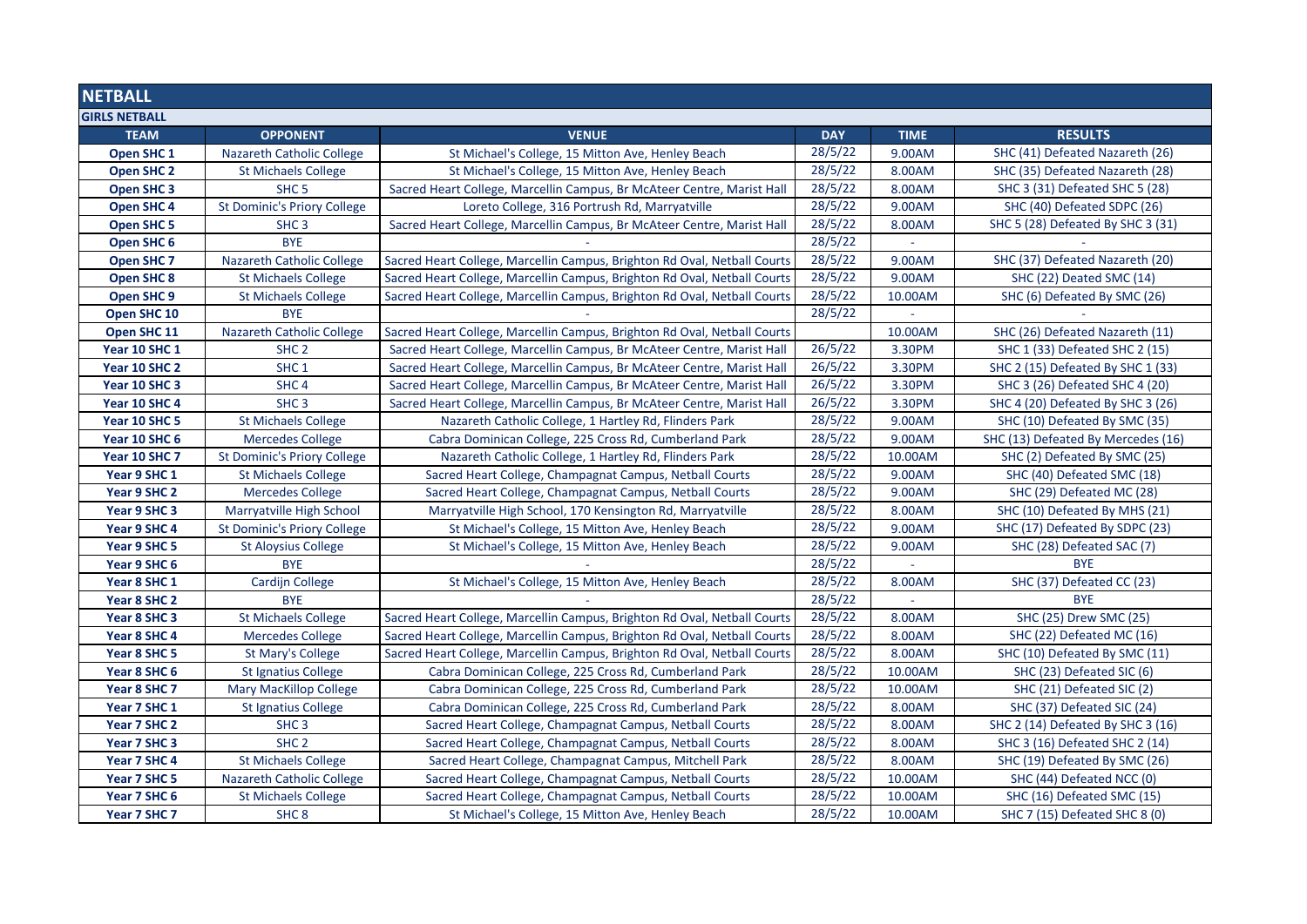| $\overline{\phantom{a}}$<br>28/5<br>10.00AM<br>07711<br>7 SHC 8<br>21107<br>.<br>$\sim$ 10).<br>Year<br>$T^*$ Mitton<br><b>Henley Beach</b><br>eated Bv SHC<br>Jefeat<br>ില്ലെ<br>a Michael"<br>$\Lambda \nu c$<br>.<br>пu<br>, iviitto<br>، ے رر<br>$-1$ v $-$<br>.<br>. |
|---------------------------------------------------------------------------------------------------------------------------------------------------------------------------------------------------------------------------------------------------------------------------|
|---------------------------------------------------------------------------------------------------------------------------------------------------------------------------------------------------------------------------------------------------------------------------|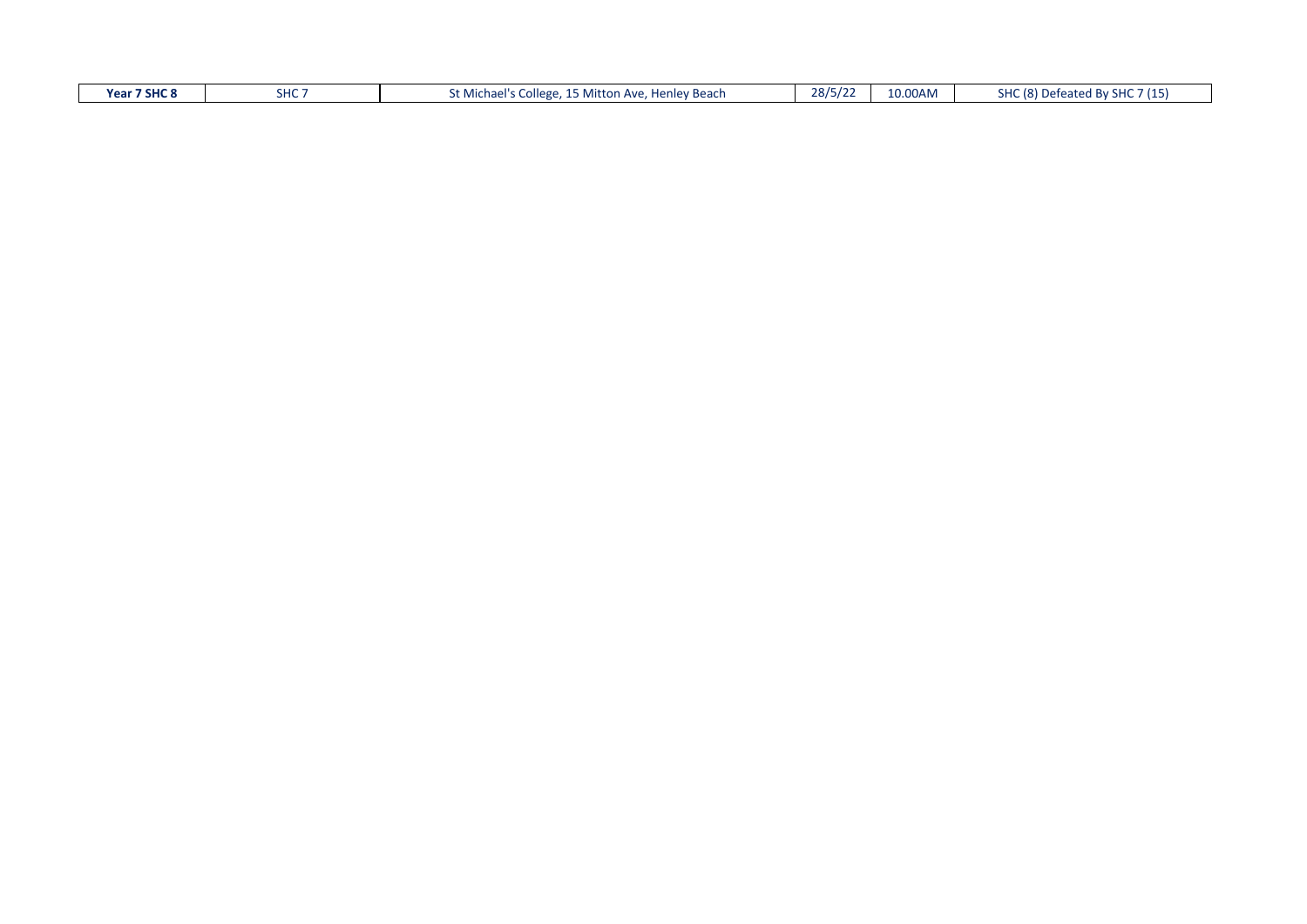| <b>SOCCER</b>       |                                   |                                                                       |             |             |                              |
|---------------------|-----------------------------------|-----------------------------------------------------------------------|-------------|-------------|------------------------------|
| <b>BOYS SOCCER</b>  |                                   |                                                                       |             |             |                              |
| <b>TEAM</b>         | <b>OPPONENT</b>                   | <b>VENUE</b>                                                          | <b>DATE</b> | <b>TIME</b> | <b>RESULTS</b>               |
| <b>First XI</b>     | <b>Mercedes College</b>           | <b>West Beach Football Centre</b>                                     | 25/5/22     | 4.00PM      | SHC (0) Defeated By MC (4)   |
| <b>Second XI</b>    | <b>Nazareth Catholic College</b>  | Sacred Heart College, Marcellin Campus, Brighton Rd Oval, North Pitch | 25/5/22     | 4.00PM      | SHC (0) Defeated By Naz (5)  |
| <b>Third XI</b>     | <b>Christian Brothers College</b> | Sacred Heart College, Marcellin Campus, Brighton Rd Oval, South Pitch | 28/5/22     | 9.45AM      | <b>CBC FORFEIT</b>           |
| <b>Middle A1</b>    | <b>Gleeson College</b>            | Sacred Heart College, Champagnat Campus, Soccer Pitch                 | 28/5/22     | 8.15AM      | SHC (14) Defeated GC (2)     |
| <b>Middle B1</b>    | <b>Trinity College</b>            | Sacred Heart College, Champagnat Campus, Soccer Pitch                 | 28/5/22     | 9.45AM      | SHC (0) Defeated By TC (14)  |
| <b>Middle C1</b>    | <b>Gleeson College</b>            | Sacred Heart College, Marcellin Campus, Brighton Rd Oval, South Pitch | 28/5/22     | 8.15AM      | SHC (0) Defeated By GC (10)  |
| <b>7B</b>           | <b>Blackfriars Priory</b>         | Blackfriars Priory School, Barton Terrace West Pitch 1                | 28/5/22     | 8.15AM      | <b>BPS FORFEIT</b>           |
| <b>GIRLS SOCCER</b> |                                   |                                                                       |             |             |                              |
| <b>TEAM</b>         | <b>OPPONENT</b>                   | <b>VENUE</b>                                                          | <b>DATE</b> | <b>TIME</b> | <b>RESULTS</b>               |
| Open SHC 1          | <b>Kildare College</b>            | Cabra Dominican College, 225 Cross Rd, Cumberland Park                | 28/5/22     | 8.00AM      | <b>Kildare FORFEIT</b>       |
| <b>Middle SHC 1</b> | Cardijn College                   | Cabra Dominican College, 225 Cross Rd, Cumberland Park                | 28/5/22     | 9.40AM      | SHC (4) Defeated Cardijn (3) |

| <b>SQUASH</b>       |                           |                                                          |             |             |                |  |
|---------------------|---------------------------|----------------------------------------------------------|-------------|-------------|----------------|--|
| <b>MIXED SQUASH</b> |                           |                                                          |             |             |                |  |
| <b>TEAM</b>         | <b>OPPONENT</b>           | <b>VENUE</b>                                             | <b>DATE</b> | <b>TIME</b> | <b>RESULTS</b> |  |
| <b>Senior</b>       | Internal Individual and   |                                                          | 27/5/22     | 4.00PM      | N/A            |  |
| <b>Middle</b>       | <b>Teams Championship</b> | South Adelaide Squash Centre, 2A Midera Ave, Edwardstown |             |             |                |  |

| <b>TABLE TENNIS</b>       |                         |                                                 |             |             |                          |  |  |
|---------------------------|-------------------------|-------------------------------------------------|-------------|-------------|--------------------------|--|--|
| <b>MIXED TABLE TENNIS</b> |                         |                                                 |             |             |                          |  |  |
| <b>TEAM</b>               | <b>OPPONENT</b>         | <b>VENUE</b>                                    | <b>DATE</b> | <b>TIME</b> | <b>RESULTS</b>           |  |  |
| <b>Middle B</b>           | <b>Immanuel College</b> | Immanuel College, 32 Morphett Rd, Novar Gardens | 27/5/22     | 4.15PM      | SHC (19) Defeated IC (1) |  |  |
| <b>Middle C</b>           | <b>Immanuel College</b> | Immanuel College, 32 Morphett Rd, Novar Gardens | 27/5/22     | 4.15PM      | SHC (16) Defeated IC (2) |  |  |
| <b>Middle D</b>           | <b>BYE</b>              |                                                 | 27/5/22     |             | <b>BYE</b>               |  |  |

Please click here to view maps for all venues